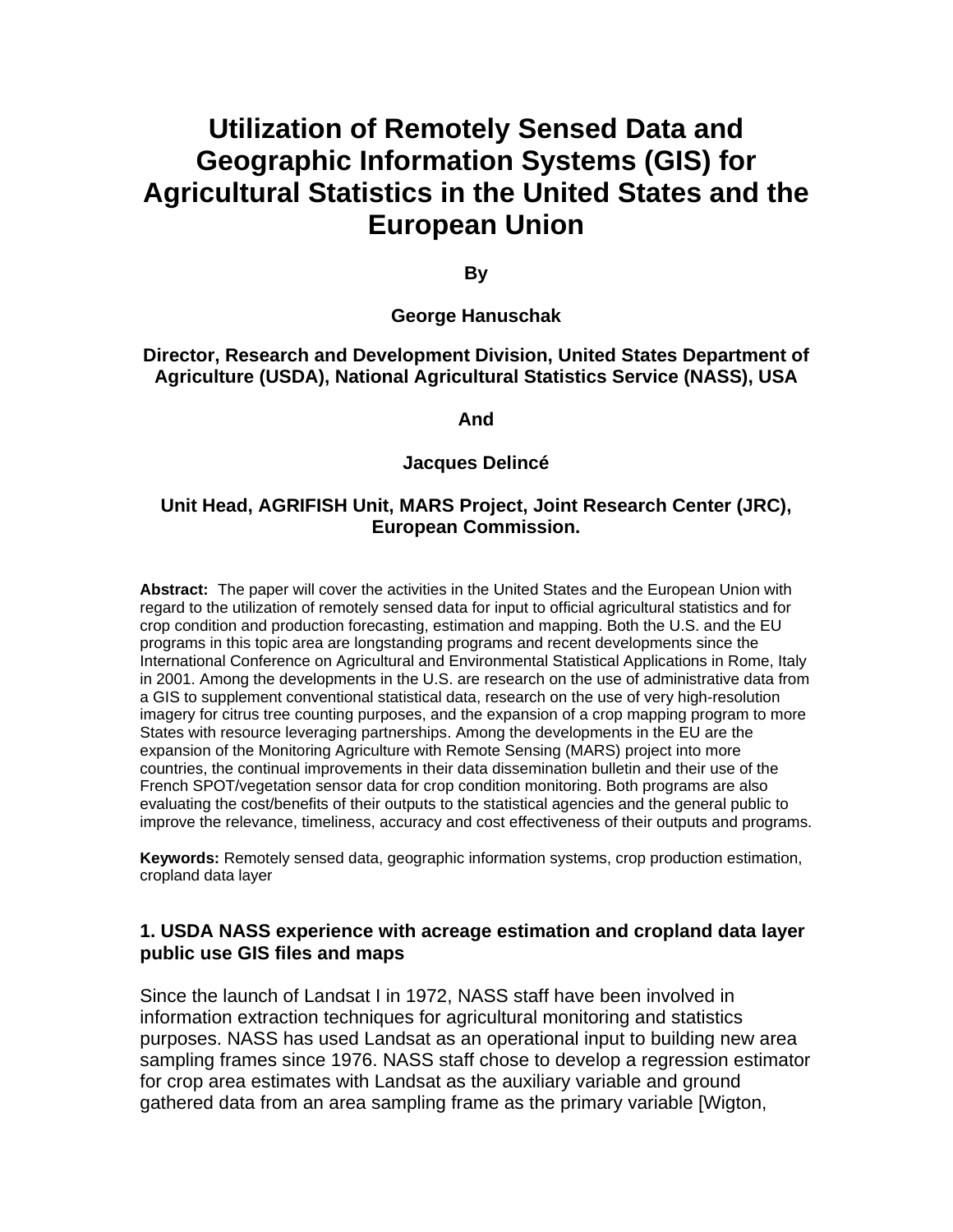1982]. This approach has served NASS well as an input to State, district and county levels, but it is only available at the end of the crop season. NASS considers these inputs along with its traditional area sample based and multiple frame sample based crop area survey indicators. The regression estimator is currently available as an input in eight major crop producing states. However, in the last several years, the development of statewide crop specific classification, called the cropland data layer, of Landsat pixels released to the public. An example of the cropland data layer and crop rotation across years is provided in Figure 1. It is released to the public as a geographic information system data layer and has become quite popular with a variety of data users in the agricultural sector of the economy. Some of the data uses are: watershed monitoring, crop rotation mapping and analysis, agribusiness uses such as planning a site for a new plant, soil and crop interaction analysis, deep stratification for area sampling frames, water quality monitoring, animal habitat assessments, etc. The program has grown over the last decade by leveraging resources among other federal and state government agencies and universities [Craig, 2001].



**Figure 1 – Cropland Data Layer with Crop Rotation Across Years** 

There are new concerns about the Landsat data though as Landsat 5 is now 18 years old and Landsat 7 is not applicable for wall-to-wall projects, such as the cropland data layer. The Landsat Data Continuity mission schedule is slipping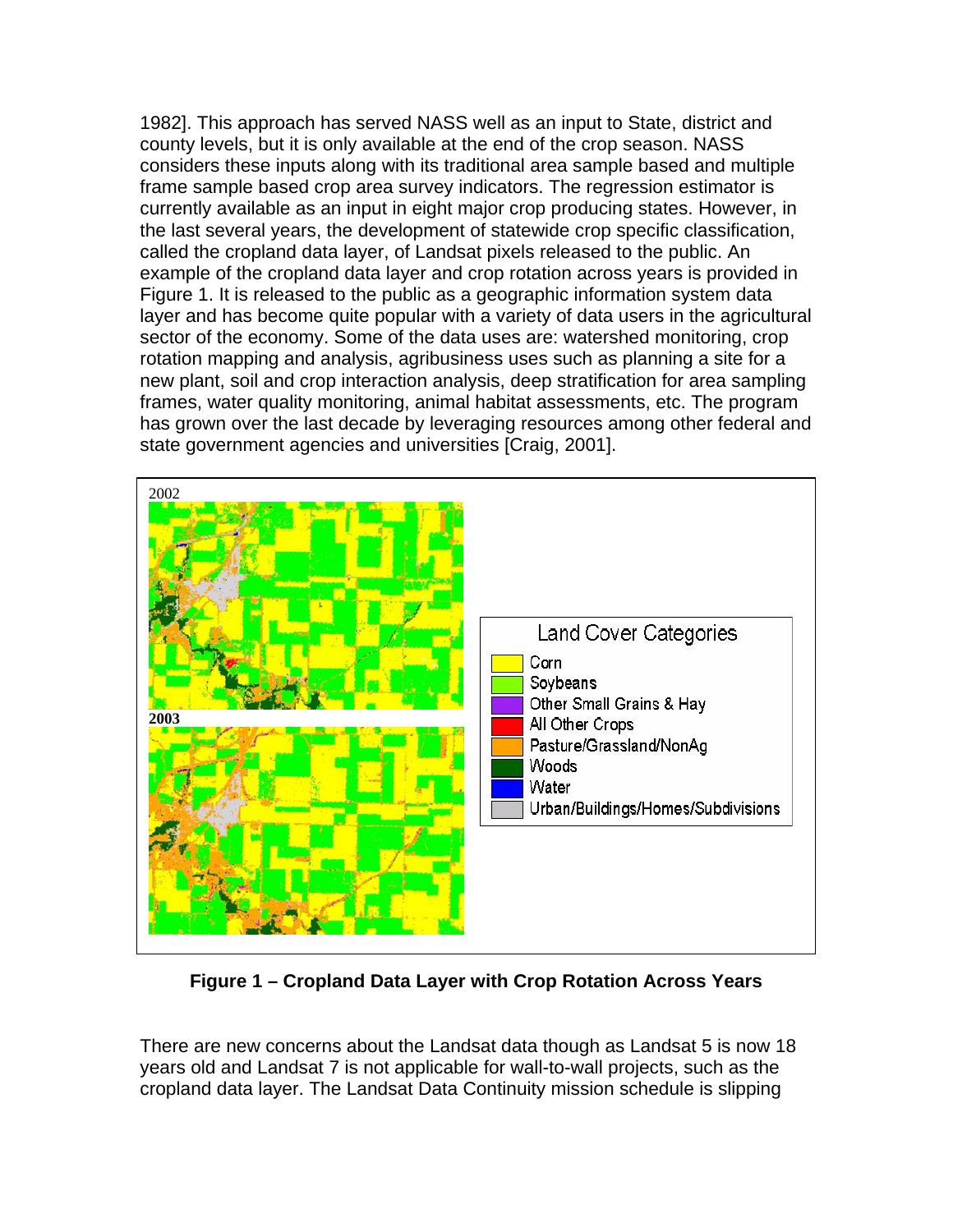and there is a strong possibility of a rather long (several years) data gap from Landsat. Therefore alternative sensors and systems will be evaluated, such as French SPOT, Indian LISS and AWIFS, and German RapidEye for the cropland data layer over the next few years.

## **2. USDA NASS experience with wide area crop condition (vegetative index) mapping**

The history and experience of USDA NASS staff with wide area (national) crop condition monitoring is shorter but still extensive. NASS partnered with the USDA Agricultural Research Service (ARS) starting in 1990 with the goal of wide area crop condition monitoring using AVHRR data. After several years of research and software development, NASS began putting out an operational national crop condition (vegetative index) mapping program in 1994. When both the current period and any historic period of comparison are relatively free from serious atmospheric interference, the images are quite informative on vegetative condition. However, when there is serious atmospheric interference, the images are less valuable and users must view the metadata cautions about these occurrences and how to recognize them. Just viewing the images with atmospheric interference without recognizing that, can cause problems with map interpretation.

# **3. USDA NASS experience with crop yield modeling using remote sensing as an input**

The history of the crop yield modeling research program coincides with the crop condition mapping program. NASS partnered with USDA ARS to develop and test crop yield models that used weather data, soils data, crop specific categorized Landsat data and AVHRR or MODIS data as inputs. The results of this research program have been mixed. At the state level, NASS' conventional yield program that uses farmer reported yields and objective yield inputs, such as fruit counts and weights, are the primary inputs to the state level yield forecasting and estimation. However, through a new project emphasis and joint partnership with ARS and NASA, NASS will explore a new small area estimation approach, which seems promising at this stage. The approach is to take the official NASS State crop forecast or estimate for yield and to dis-aggregate it to the Agricultural Statistics District level (about 10 counties) and then further to the county level. This combines the strengths of the operational NASS yield program (National and State probability surveys–objective and farmer reported) and the geospatial distribution strengths of the remotely sensed data, weather data and soils data [Doraiswamy, 2003].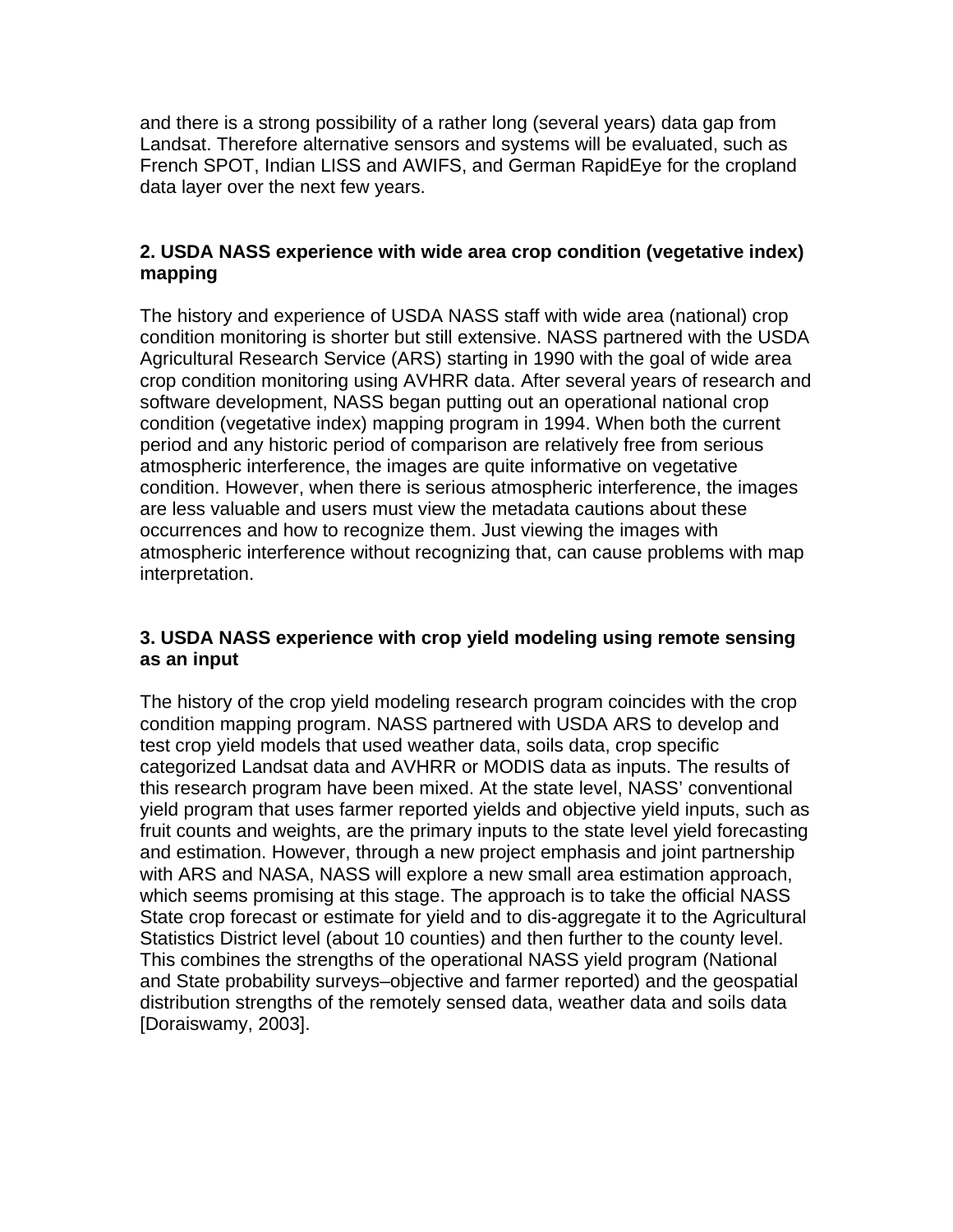#### **4. USDA NASS experience with the utilization of geographic information systems**

USDA NASS research staff began using geographic information systems around 1990 as well. The original applications were area sampling frame construction and geospatial data displays of NASS data at the county level. Those applications went quite well and have now expanded to the Census of Agriculture Agricultural Atlas (of different types of maps), visualization of a crop season using survey data [Wade, 1997], remotely sensed data and weekly agricultural expert opinion at the county level, the beginning of fruit frames as GIS based sampling frames, displays of the Cropland Data Layer and AVHRR national vegetative index maps and the beginning of using administrative data from the USDA Farm Service Agency in a GIS to complement NASS data collection and alleviating some response burden. GIS applications in NASS are still growing and some need to transfer from applied research to operational. An example from the Agricultural Atlas follows in Figure 2. NASS remote sensing and GIS activities and products can be viewed at http://www.nass.usda.gov/research.



**Figure 2 – Agricultural Atlas**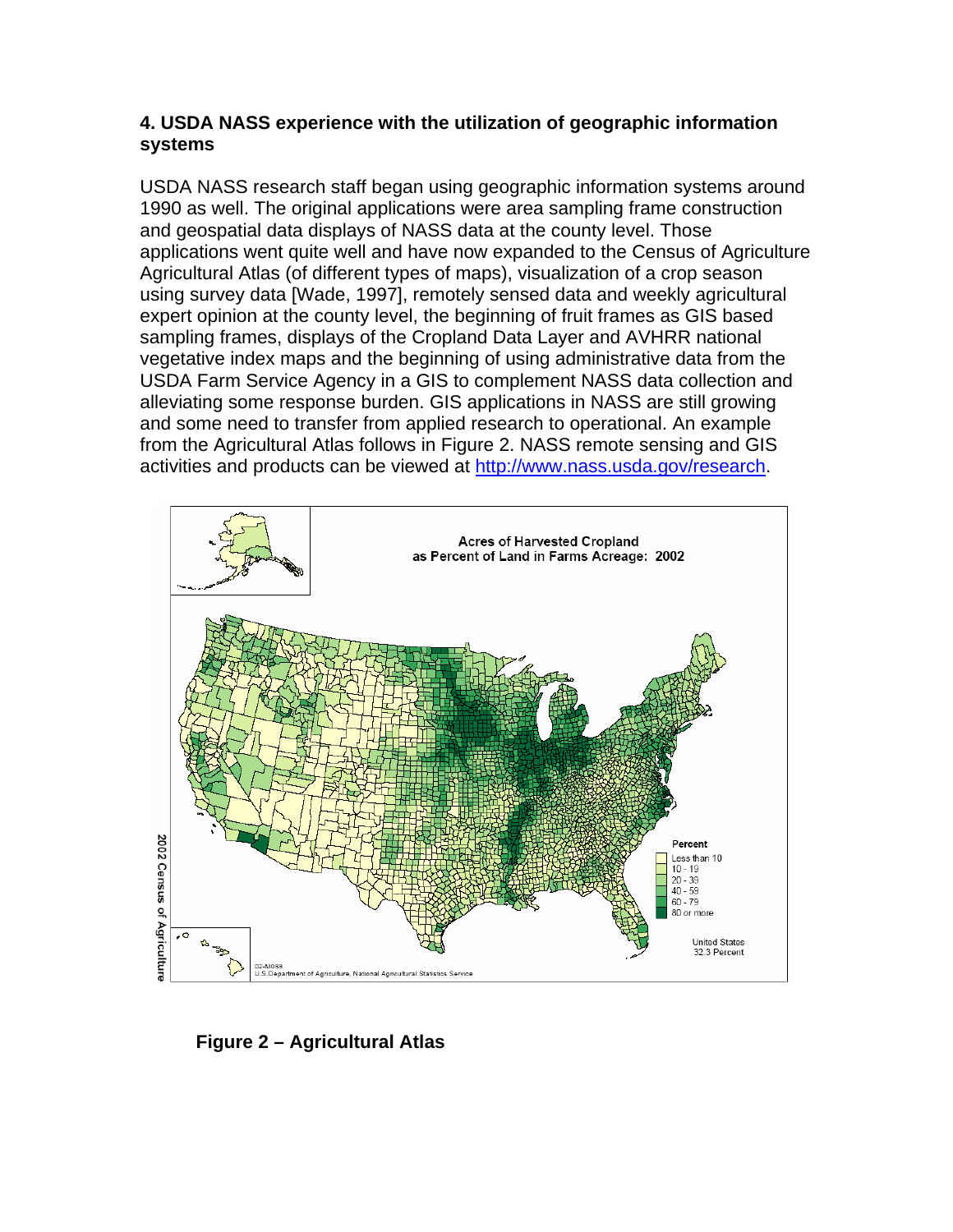#### **5. USDA NASS experience with citrus tree counting using very high resolution satellite imagery**

In the summer of 2002, NASS research staff were approached by the Florida Department of Citrus (FDOC) to evaluate the use of very high resolution satellite imagery, QuickBird, for citrus tree counting. An example of a QuickBird in a Florida citrus grove follows in Figure 3. NASS conducted a small pilot level project in Florida to determine the technical feasibility and reliability of tree counting from very high resolution imagery. The pilot had mixed results [Mueller, 2003]. Mature citrus blocks without substantial disease were the easiest to get accurate tree counts from. However, mixed blocks of some mature and some replants and some diseased trees in a block caused accuracy issues with any of the manual or automated techniques tried to date. There are two promising automated techniques or algorithms. The first is software from the University of Singapore called CRISP. The second is software called OLICOUNT and POLYCOUNT from the European Union MARS project. This is a lead in to the second portion of this paper, which gives an update of activities in the European Union.



**Figure 3 – QuickBird in a Florida Citrus Grove**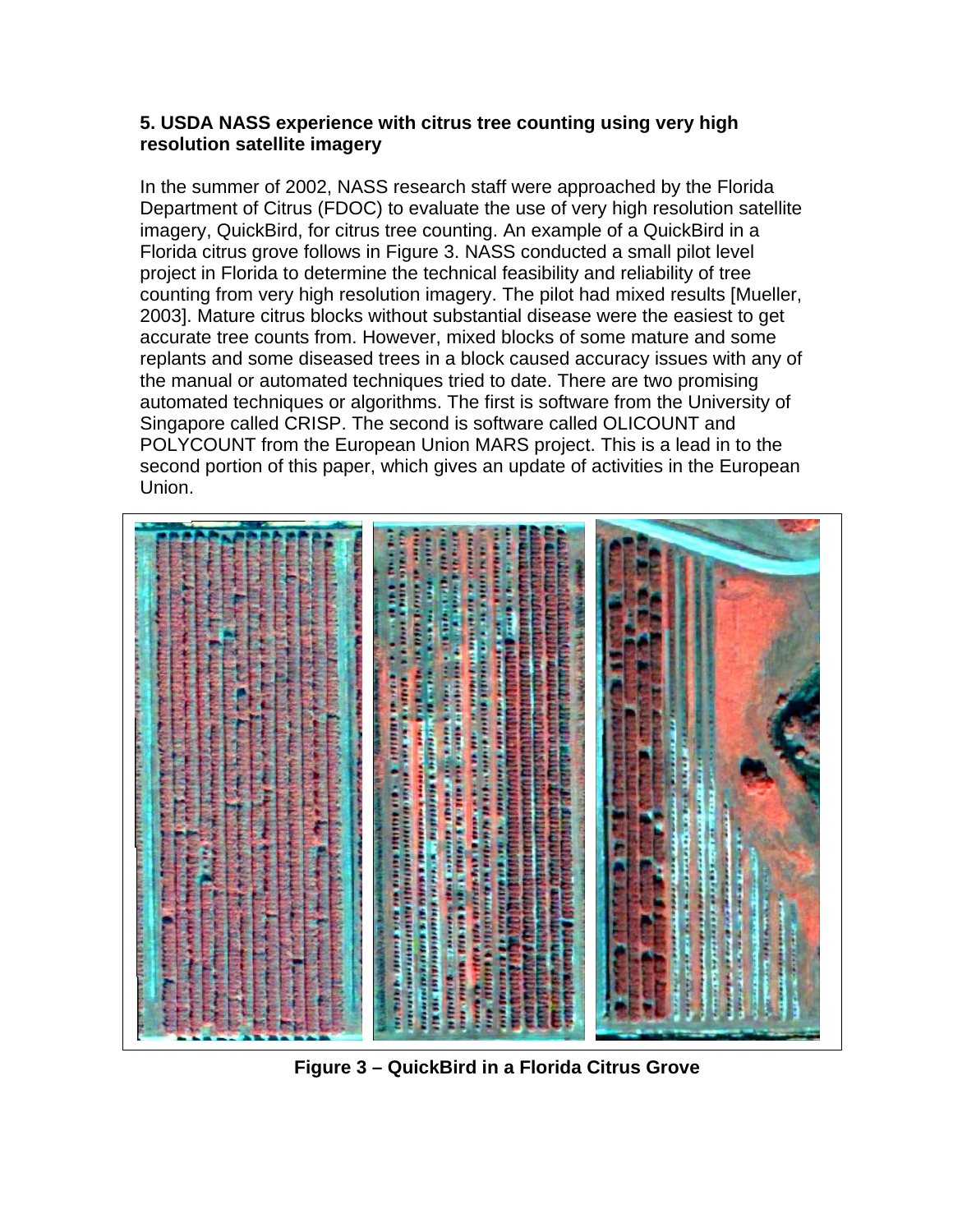# **6. The EU uses of GIS and Remote Sensing in Agricultural Statistics**

Considering that the production of official agricultural statistics in the EU25 is steered by EU regulations (Reg. n°837/1990, 959/1993) but remains a national competence and official responsibility, several past and current applications can be mentioned on the utilization of remote sensing and GIS for improvement of the agricultural statistics:

- At EU level, the JRC MARS project started, in 1988, different RS activities relating to the production of crop area regional statistics [Taylor, 1997], to the timely estimation of EU level crop acreages [Genovese and Meyer-Roux, 1998], and to the use of agro meteorological models for yield estimation [Genovese, 1998]. This activity is on going and has even been extended to regions outside the European Union [Nègre, 2003].
- Through the TAPAS program and the Land Use land cover activities, EUROSTAT initiated in house studies and financed programs in Finland [Tuikkanen, 2003; EC, 2001; Duhamel, 1996].
- At Member States level, operational projects use remotely sensed data and GIS information for the production of official statistics. The AGRIT project in Italy [Greco, 2001] uses several complete coverages of Landsat imagery yearly. The Fömi activities in Hungary produce county, regional, plus national acreages and yields estimates based on Landsat, IRS, SPOT and NOAA AVHRR data [Csornai, 2003]. In Belgium, the SAGRIWATEL project aims at the integration of agricultural control and statistical activities integrating modern techniques like remote sensing, GIS and crop growth modeling [Tychon, 2003]
- The CORINE Land Cover mapping project [EEA, 2001], lead by the European Environmental Agency, offers a complete updated mapping of the EU25 at a 100.000 scale which, including the LANDSAT Image 2000 coverage, offers useful tools for survey stratification or landscape characterization.
- More recently the European Commission and the European Space Agency joined their effort on the GMES (Global Monitoring for Environment and Security) initiative. Of particular interest is the GMFS (Global Monitoring for Food Security) project whose objective is to favor access to the RS information needed in Africa for timely monitoring of crop productions [GMFS, 2003].

# **7. JRC/MARS monthly European Yield Forecasts**

The knowledge in real time of crop conditions in the 25 EU Member States is essential to DG Agriculture for the agricultural market management. In complement to the information collected from Member States through EUROSTAT, the MARS project has been entrusted to produce periodical bulletins describing the current crop growing conditions and forecasting the yields of the major European crops.

On the base of archive and real time satellite data (SPOT-Vegetation and NOAA-AVHRR) and meteo data (30 daily parameters on 1500 stations), a crop growth model (derived from the WOFOST model) is run daily and results in four outputs:

• Updates of the MARSOP website (http\\marsop.info), where pre-processed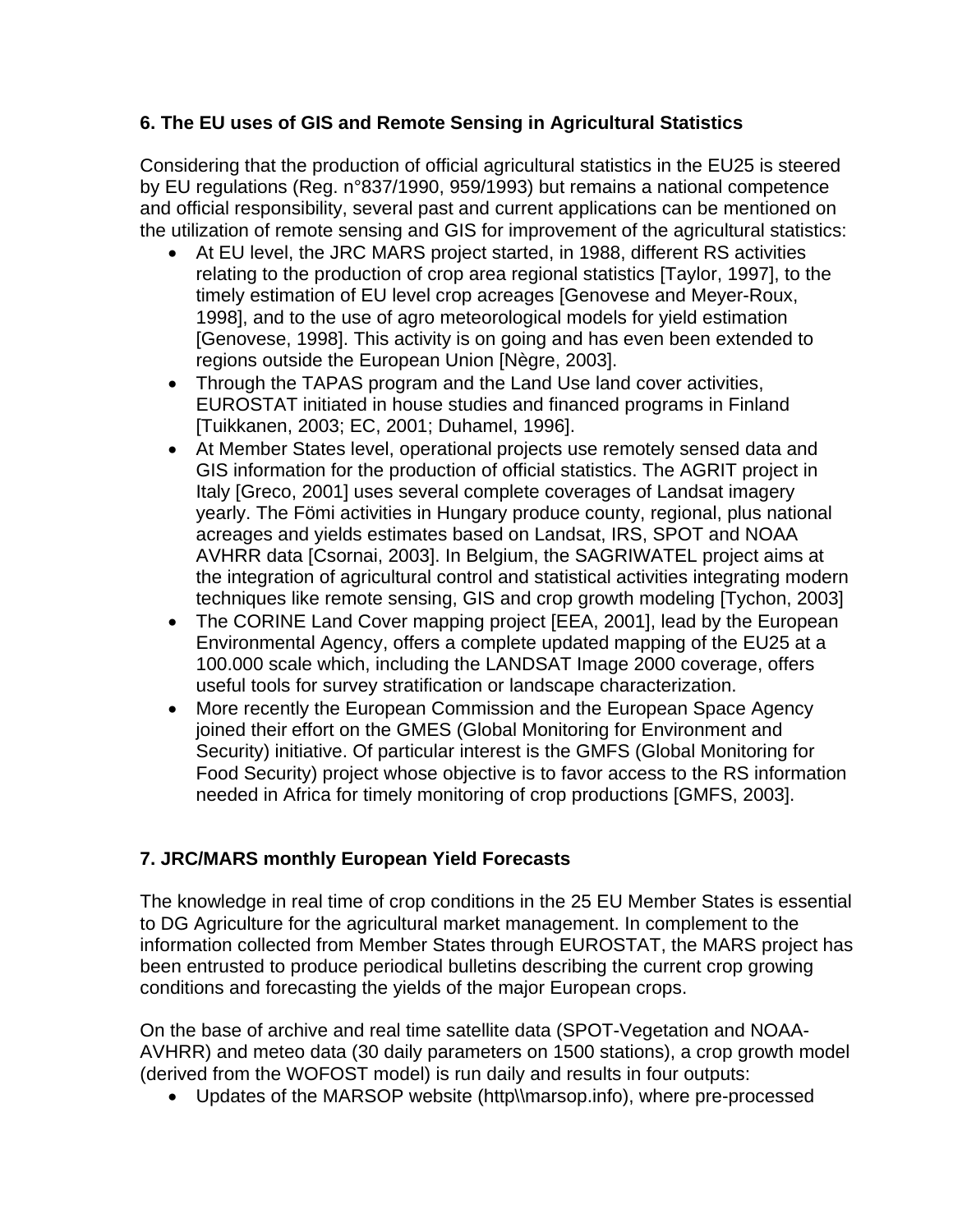products can be freely accessed and where authorized users can obtain dedicated products;

- Bi-weekly bulletins sent to DG Agriculture, commenting on the weather conditions as well as short term meteo forecasts;
- Monthly input to the EUROSTAT AGROMET letter sent to Member States to support them in the elaboration of the national early production estimates that they provide monthly to EUROSTAT; and
- Periodical bulletins (7 per year) presenting the expected yields at EU and Member states level.

This system allowed, in August 2003, a real time and independent quantification of the influence on the crop yields of the extreme hot and dry conditions faced in Europe and supported the EU decision-making process in order to minimize the effects of the crisis.

# **8. The European Area Estimates: LUCAS and associated research**

The early estimation of crop acreages is a more difficult exercise than the yield prediction. To be useful, estimates have to be obtained early (first data in February, thus 3-4 months before harvest), have to be precise (for a fixed and stable potential area, changes are limited to weather constraints and economical conditions) and should ideally be low cost.

The actual EU strategy to get EU wide crop acreages consists of the LUCAS survey [Delincé, 2001]. Realized every two years in EU15 since 2001, the survey is a point area frame survey composed of 100.000 systematic sample points clustered in 10.000 Primary Sampling Units. Under EUROSTAT supervision, the June-July field survey usually provides aggregated results by end of July.

The possible enhancements of the LUCAS survey are mainly:

- The date of first availability of results: the LUCAS data are available on all MS by end of July (roughly at the date of harvest). Anyway, more early information is needed for market management.
- The estimate's precision, as the observed variances are still too large.
- The nomenclature (including definitions) has still to be worked so that inter annual evolution do not confound with methodological changes and so that the LUCAS limited nomenclature fits with the national ones.

In that spirit, the MARS project tested the integration of IACS data and MODIS satellite data with the LUCAS 2001 survey [ITA, 2002].

• Using GIS possibilities, the integration of administrative data from farmer declarations with LUCAS survey was tried in Italy on 2001 data. Using a regression estimator approach, the 9,250 LUCAS sampling points were linked with the IACS (Integrated Administrative and Control System, Reg. 1782/2003) data through the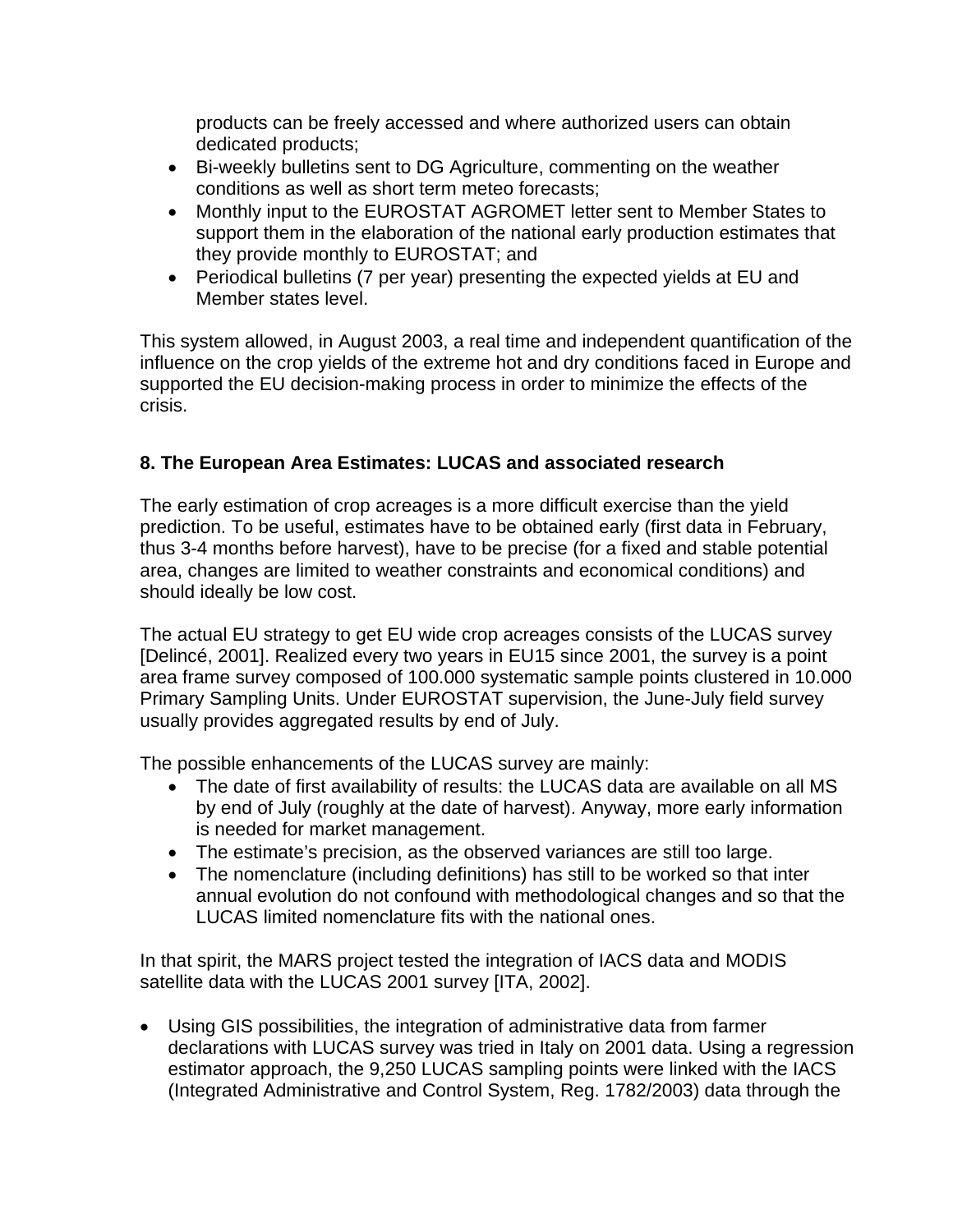cadastral references. This allowed the calculation at PSU level of the correlation between the LUCAS and the IACS land covers.

|              | [a] LUCAS |             |       | [b] Regression |             |       | Rel. Eff. | Diff. $[b]$ - $[a]$ |       |
|--------------|-----------|-------------|-------|----------------|-------------|-------|-----------|---------------------|-------|
|              | Sup(ha)   | s.e. $(ha)$ | Cv(%) | Sup(ha)        | s.e. $(ha)$ | Cv(%) | [b]/[a]   | Sup(ha)             | %     |
| Common wheat | 603558    | 55489       | 9.2   | 629137         | 45543       | 7.2   | 1.48      | 25579               | 4.24  |
| Durum Wheat  | 1541286   | 104388      | 6.8   | 1566513        | 79554       | 5.1   | 1.72      | 25227               | 1.64  |
| Maize        | 1501052   | 99291       | 6.6   | 1566717        | 53744       | 3.4   | 3.41      | 65664               | 4.38  |
| Rice         | 208554    | 55316       | 26.5  | 215136         | 15212       | 7.1   | 13.22     | 6582                | 3.16  |
| Sugar beet   | 202493    | 37536       | 18.5  | 216208         | 25747       | 11.9  | 2.13      | 13715               | 6.84  |
| Sunflower    | 205345    | 32307       | 15.7  | 218155         | 23709       | 10.9  | 1.86      | 12810               | 6.24  |
| Soya         | 192511    | 35229       | 18.3  | 265926         | 22953       | 8.6   | 2.36      | 73415               | 38.20 |

## **Table 1 – Comparison between the LUCAS estimate (systematic sampling) and the regression estimator, using the IACS declarations as auxiliary variable (case of Italy)**

The use of administrative data as an auxiliary variable generally improves the accuracy of the estimates, at times with significant increments in efficiency (ex. Maize). On the whole, the variation coefficient for the cereals aggregate is reduced from 3.55 to 2.77.

But the difference in the surface area estimates cannot be disregarded: the use of regression always leads to a systematic increment in the estimate. It is highly probable that the declarations "lost" on a sampling unit level due to errors in the codification of the cadastral parcel identification explain the discrepancy. In conclusion, even if the administrative data potentially constitute a useful source of auxiliary information for improving the efficiency of the LUCAS survey, the analysis of the Italian data showed that a reliable and complete geo-referencing system is a condition for operational use.

• Medium resolution satellite data (MODIS or MERIS) present interest to get crop acreage statistics early in the season. The limitations faced with high resolution SPOT or LANDSAT satellite (high costs, low probability of availability due to cloud coverage, limited radiometric information) could be overcome due to a daily coverage and to an increased number of channels (15 for MERIS). In that context, a study was done on two Italian regions (Marche and Sicily) on November 2000 and April 2001 MODIS images. In the Marche region, the estimated acreages of winter cereals on the MODIS data amounted to 210.079 ha, in good agreement with the 218.587 ha estimated in the AGRIT 2001 Project. Further analysis of the quality of the classification was performed, by comparing the MODIS classification results with LANDSAT classification results at MODIS pixel level (1km²)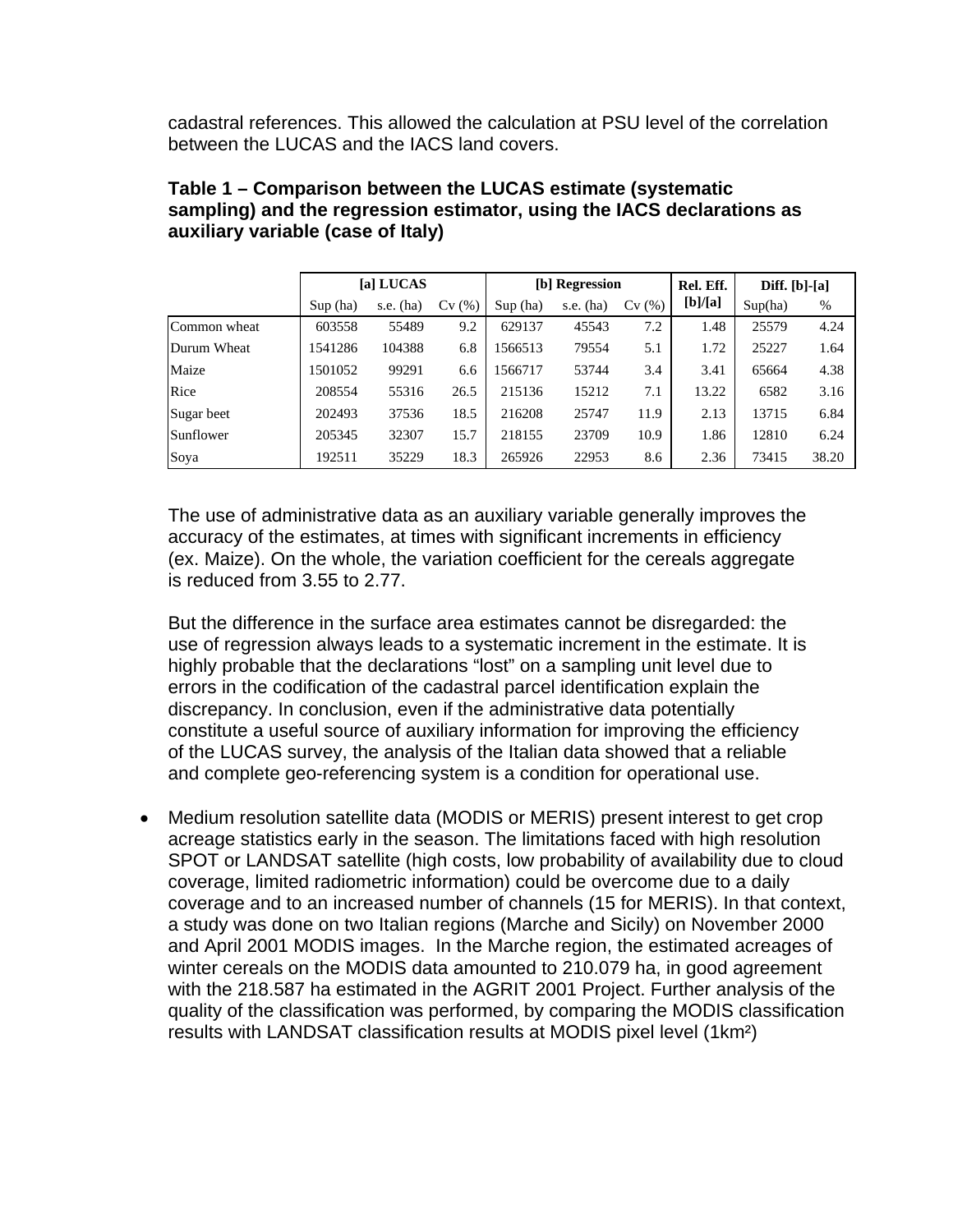**Figure 4 – Relation between the multi-temporal MODIS and LANDSAT image classifications of winter cereals in the Marches region in 2001.** 



#### **9. MARS tree counting software: POLYCOUNT**

During the 1998 OLISTAT survey (Estimation of number and areas of Olives trees at Member States level), the "OLICOUNT" software was developed in order to automatically count, locate and measure areas of olive trees/groves. In the context of the Olives GIS (Reg. 2366/1998), all Member States adapted and adopted the MARS/JRC algorithm, allowing a uniform definition of these parameters in the EU administrative data. More recently, studies were conducted in order to open the software to multi-spectral digital data (QuickBird, ADS40) and to cover classification of other species (citrus, nuts).

#### **10. JRC/MARS activities in Food Security**

MARS-FOOD's main focus is to develop and operate improved methods for crop forecasting in regions outside of Europe, in particular in regions stricken by recurrent food shortages. Global data (satellite, meteo) are received daily and ten-daily. Global meteorological and agrometeorological data are derived from the ECMWF (European Centre for medium-Range Weather Forecast) global model, at onedegree spatial resolution. Global ten-day NDVI satellite syntheses from the SPOT-Vegetation instrument are used too. Different agrometeorological models are used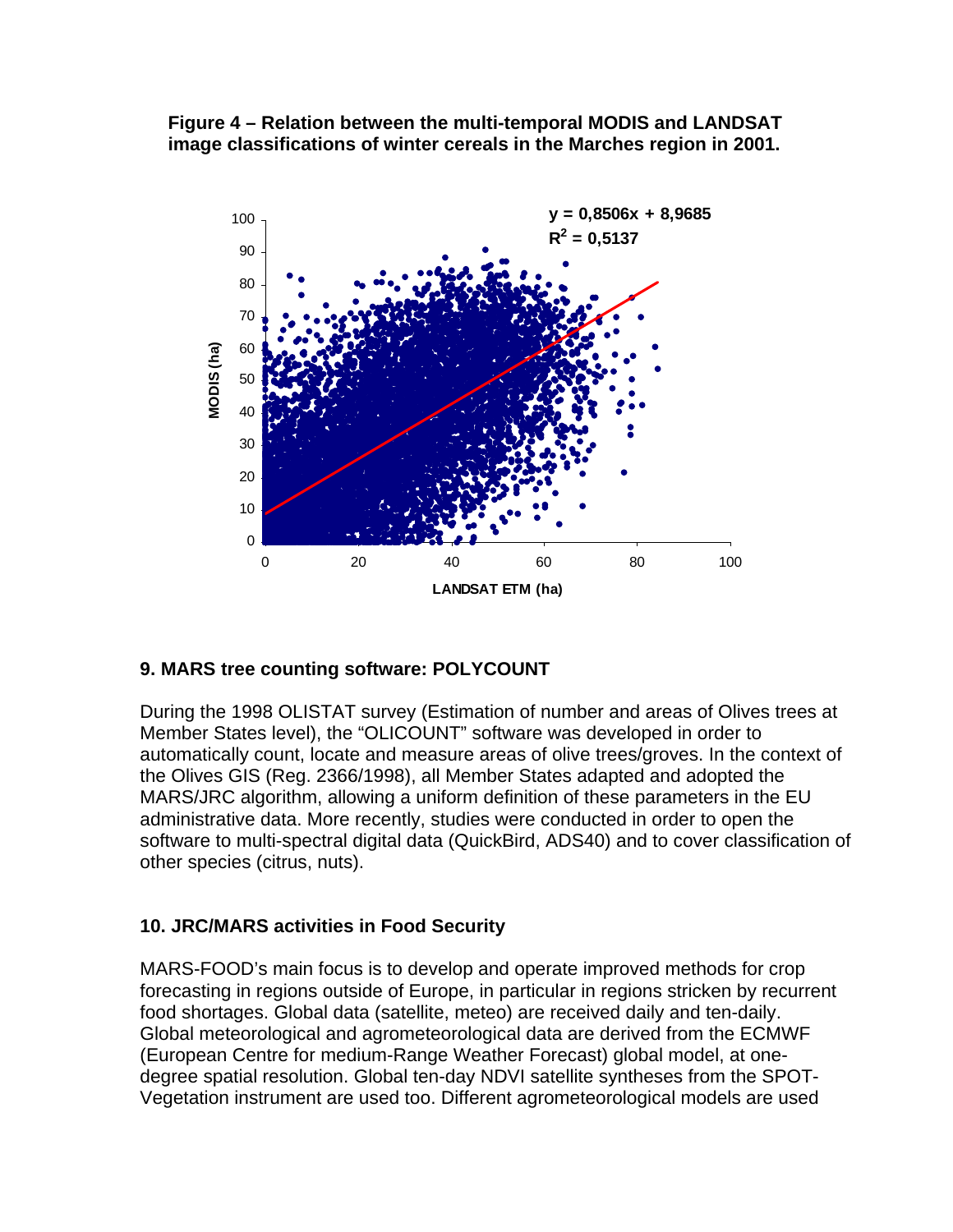according to the geographical area. A modified CGMS model is used for Russia, Central Asia and the Mediterranean Basin. For the rest of the world, a more simple approach based on the FAO Crop Specific Water Balance is being put into place. Dry matter productivity is also calculated on a ten-day basis using a Monteith model approach with radiation derived from the ECMWF and interception efficiency from the SPOT-Vegetation data. Based on these methods, analysis is done on a regular basis and in real-time at regional level on Russia and Central Asia, the Mediterranean Basin, the Horn of Africa and at national level for Somalia. Prospects are to soon extend the bulletin production also to South America and to Sudan. Close collaboration exists with FAO, both on scientific and organizational matters. As for MARS-STAT, links with the national services are strong. A particular effort has been done, jointly with FAO, to develop regional (sub-continental), thematic networks on crop monitoring for food security. Two networks were initiated for South-America (November 2002) and Eastern Africa (January 2003), with the organization of two dedicated workshops in Cordoba (Argentina) and Nairobi (Kenya). Access to information is opened to national services interested, either for bulletins such as Table 2 (at http://agrifish.jrc.it/marsfood/Bulletins/) or for real-time maps (at *http://www.marsop.info*).

|                                                                                                                       | Comparing with previous year |               | <b>Winter Wheat Yield 2004</b> |  |  |  |  |
|-----------------------------------------------------------------------------------------------------------------------|------------------------------|---------------|--------------------------------|--|--|--|--|
|                                                                                                                       | Meteorological               | Winter crop   | expectation                    |  |  |  |  |
| Country                                                                                                               | conditions during            | status at the | (t/ha)                         |  |  |  |  |
|                                                                                                                       | May-June                     | end of June   |                                |  |  |  |  |
| Russia                                                                                                                | $^+$                         |               | $2,2 - 2,5$                    |  |  |  |  |
| Armenia                                                                                                               | $+$                          | $+$           | $2,3 - 2,7$                    |  |  |  |  |
| Azerbaijan                                                                                                            | ٠                            | $=$           | $2,2-2,5$                      |  |  |  |  |
| Georgia                                                                                                               | $+$                          | $+$           | $2,0-2,3$                      |  |  |  |  |
| Kazakhstan                                                                                                            | ٠                            | ٠             | $0,8-1,2$                      |  |  |  |  |
| Kyrgyzstan                                                                                                            | ٠                            | ٠             | $2,1-2,3$                      |  |  |  |  |
| Tajikistan                                                                                                            | ٠                            | ٠             | $1,5-1,8$                      |  |  |  |  |
| Turkmenistan                                                                                                          | ٠                            | ٠             | $2,6 - 2,8$                    |  |  |  |  |
| Uzbekistan                                                                                                            | ٠                            | ٠             | $2,7 - 3,0$                    |  |  |  |  |
| Afghanistan                                                                                                           |                              | ٠             | n/d                            |  |  |  |  |
| Iraq                                                                                                                  | $=$                          | $=$           | $0,7-0,9$                      |  |  |  |  |
| Iran                                                                                                                  | $+$                          | $=$           | $1,8-2,0$                      |  |  |  |  |
| Kuwait                                                                                                                | $=$                          | $=$           | $2,3-2,5$                      |  |  |  |  |
| Northern India                                                                                                        | ٠                            | $=$           | n/d                            |  |  |  |  |
| Northern Nepal                                                                                                        | $=$                          | $=$           | n/d                            |  |  |  |  |
| Northern Pakistan                                                                                                     | $=$                          | $=$           | n/d                            |  |  |  |  |
| Western China                                                                                                         |                              |               | n/d                            |  |  |  |  |
| $\mu$ indicates figures which are higher than normal indicates figures which are lower than normal, and $-$ indicates |                              |               |                                |  |  |  |  |

**Table 2 - 2004 Winter Wheat Yield expectation in Russia and Central Asia (from Mars-Food bulletin end-June 2004)** 

*+ indicates figures which are higher than normal, - indicates figures which are lower than normal, and = indicates figures, which are close to normal.*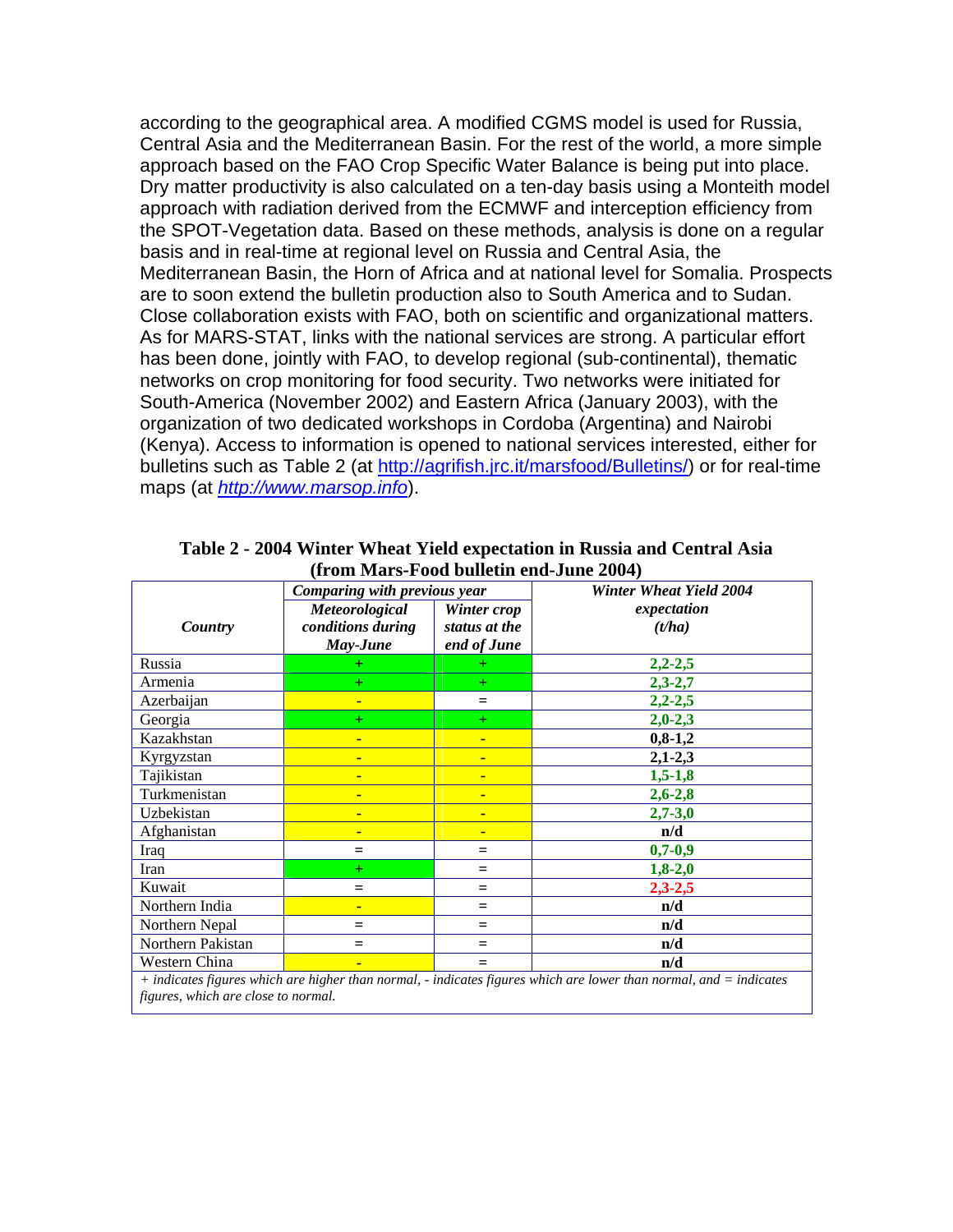Bibliography

Craig, M. (2001), "A Resource Sharing Approach to Crop Identification and Estimation," 2001 ASPRS/ACSM Annual Convention Technical Papers, available on CD, Proceedings of the ASPRS 2001 Conference, Bethesda, MD – USA.

Doraiswamy, P. (2002), "Remote Sensing Applications in Agrometeorology," CagM-XIII Open Forum Sessions, Ljubljana, Slovenia.

Mueller, R., Boryan, C., Craig, M., Fleming, M. and Hanuschak, G. (2003), "Pilot Research Project: Investigation of Very High Resolution Spaceborne Imagery for Citrus Tree Counting," Report for FDOC Contract No. 02-17.

Wade, L., Craig, M. and Hanuschak, G. (1997), "Using Geographical Information Systems (GIS) For Dissemination of U.S. Agricultural Statistics," Geographic Information Systems Work Session sponsored by the United Nations Economic Commission for Europe (UN-ECE), Brighton, United Kingdom.

Wigton, W., Allen, R. and Hanuschak, G. (1982), "Integration of Landsat Data Into The Crop Estimation Program of USDA's Statistical Reporting Service," Proceedings of the 1982 Machine Processing of Remotely Sensed Data Symposium, Eighth International Symposium, LARS, Purdue University, West Lafayette,  $IN - USA$ , pp. 45-56.

Csornai G., Wirnhardt Cs., Suba Zs., Nador G., Martinovitch L., Tikasz L., Lelkes M., Kocsis A., Zelei Gy. (2003) The Operational Crop Monitoring and Production Forecast Program (CROPMON 1997) and others RS based Applications. Geoinformation for European wide Integration. Proceeding of the 22<sup>nd</sup> Symposium of the European Association of Rempote Sensing Laboratories, Prague, Czech Republic, 4-5 June 2002, Millpress Rotterdam Ntherlands, p561-566.

Delincé J. (2001) A European Approach to Area Frame Surveys. In CAESAR, vol II, pp463-472.

De Longueville F., Pekel J.F., Quintin L., Oger R., Tychon B., Defourny P., Debouche C., Vanhalle L., Leteinturier B. (2004) Monitoring of the Walloon Agriculture State with Remote Sensing – SAGRIWATEL. Poster Sesion at Workshop Stereo-Vegetation, 3rd Belgian EO day, Brussels, May 6 2004.

Duhamel C. (1996) Télédétection et Statistique. In : Statistique et Géographie, SIGMA 1996, EUROSTAT CA-AB-96-002-FR-C, pp 29-33.

European Commission (2001) Manual of Concepts on land Cover and Land Use Information Systems. Theme 5: Agriculture and fisheries, Collection: Methods and Nomenclatures, EUROSTAT, Luxembourg, 106pp.